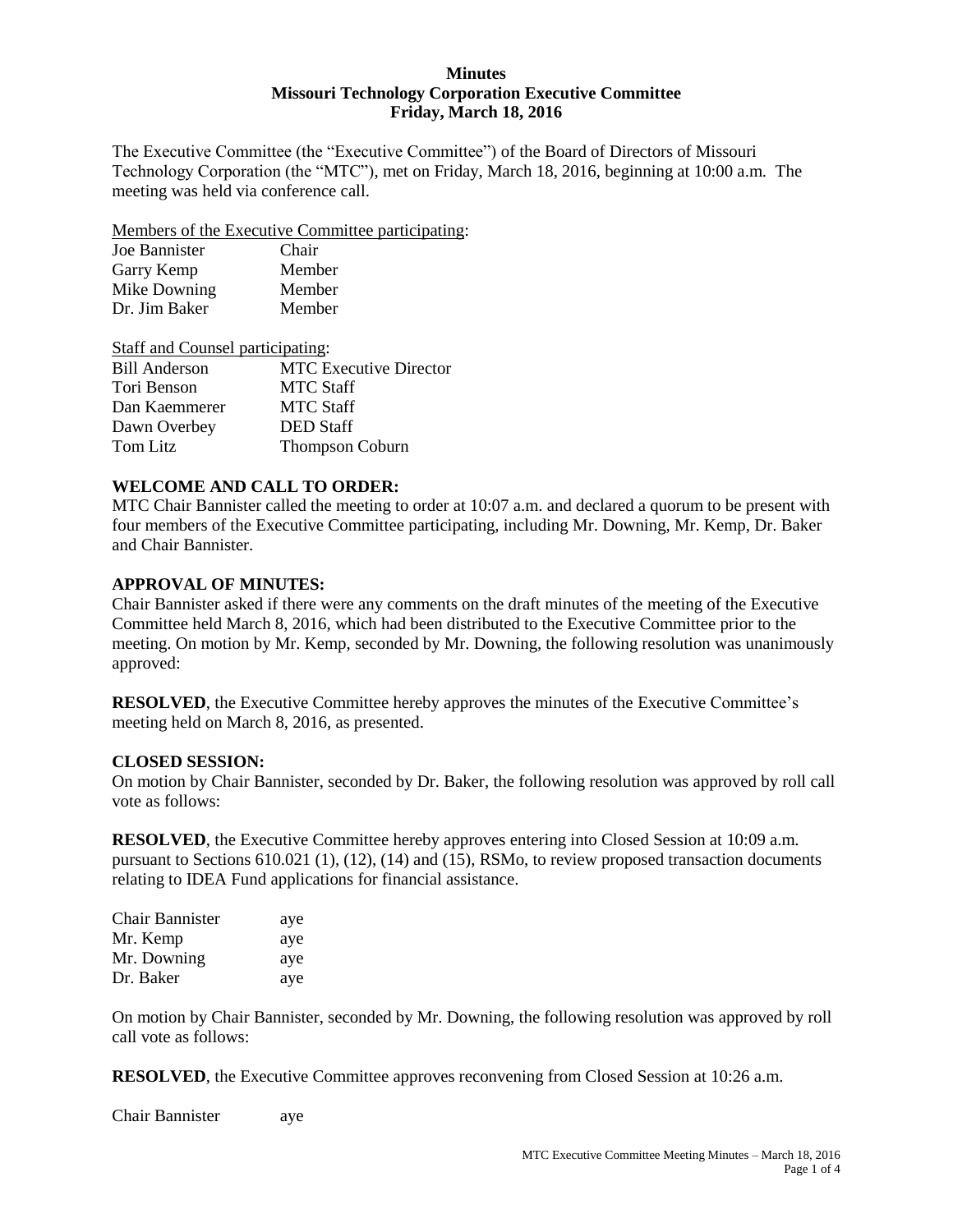| Mr. Kemp    | aye |
|-------------|-----|
| Mr. Downing | aye |
| Dr. Baker   | aye |

Chair Bannister reported that the Executive Committee took no action in the Closed Session after a discussion confined to the matters stated above.

### **IDEA FUND TRANSACTION DOCUMENTS:**

On motion by Dr. Baker, seconded by Mr. Downing, the following resolutions were unanimously approved:

#### **Confluence Life Sciences, Inc.**

**RESOLVED**, the Executive Committee on behalf of the MTC Board hereby approves the transaction documents for an investment by MTC in an amount up to \$250,000 to purchase Series A Prime Preferred Shares of Confluence Life Sciences, Inc. pursuant to Venture Capital Co-Investment Application 2015- 17-004 (Confluence Life Sciences, Inc.) as presented;

**FURTHER RESOLVED**, the Executive Committee on behalf of the MTC Board hereby approves the conversion of the principal and accrued interest of the convertible debt financing previously provided to Confluence Life Sciences, Inc. into Series A Prime Preferred Shares of Confluence Life Sciences, Inc., including the related forms of agreements and instruments as presented; and

**FURTHER RESOLVED**, the Executive Committee on behalf of the MTC Board hereby authorizes the MTC Executive Director to execute and deliver on behalf of the MTC all documents relating to such investment on behalf of the MTC; and

**FURTHER RESOLVED**, the Executive Committee on behalf of the MTC Board hereby authorizes the MTC Executive Director on behalf of the MTC to negotiate, amend, and approve any and all agreements, documents or instruments and to take such other actions as may be required or desirable in connection with, or in furtherance of such investment.

#### **Forrest Innovations USA, Inc.**

**RESOLVED**, the Executive Committee on behalf of the MTC Board hereby approves the transaction documents for a convertible secured loan by MTC in an amount up to \$350,000 pursuant to High-Tech Industrial Expansion Application 2015-16-002 (Forrest Innovations USA, Inc.) in substantially the form presented;

**FURTHER RESOLVED**, the Executive Committee on behalf of the MTC Board hereby authorizes the MTC Executive Director to execute and deliver on behalf of the MTC all documents relating to such loan on behalf of the MTC; and

**FURTHER RESOLVED**, the Executive Committee on behalf of the MTC Board hereby authorizes the MTC Executive Director on behalf of the MTC to negotiate, amend, and approve any and all agreements, documents or instruments and to take such other actions as may be required or desirable in connection with, or in furtherance of such loan.

#### **Gremln, Inc.**

**RESOLVED**, the Executive Committee on behalf of the MTC Board hereby approves the transaction documents for a convertible secured loan by MTC in an amount up to \$250,000 pursuant to Venture Capital Co-Investment Application 2015-15-001 (Gremln, Inc.) in substantially the form presented;

**FURTHER RESOLVED**, the Executive Committee on behalf of the MTC Board hereby authorizes the MTC Executive Director to execute and deliver on behalf of the MTC all documents relating to such loan on behalf of the MTC; and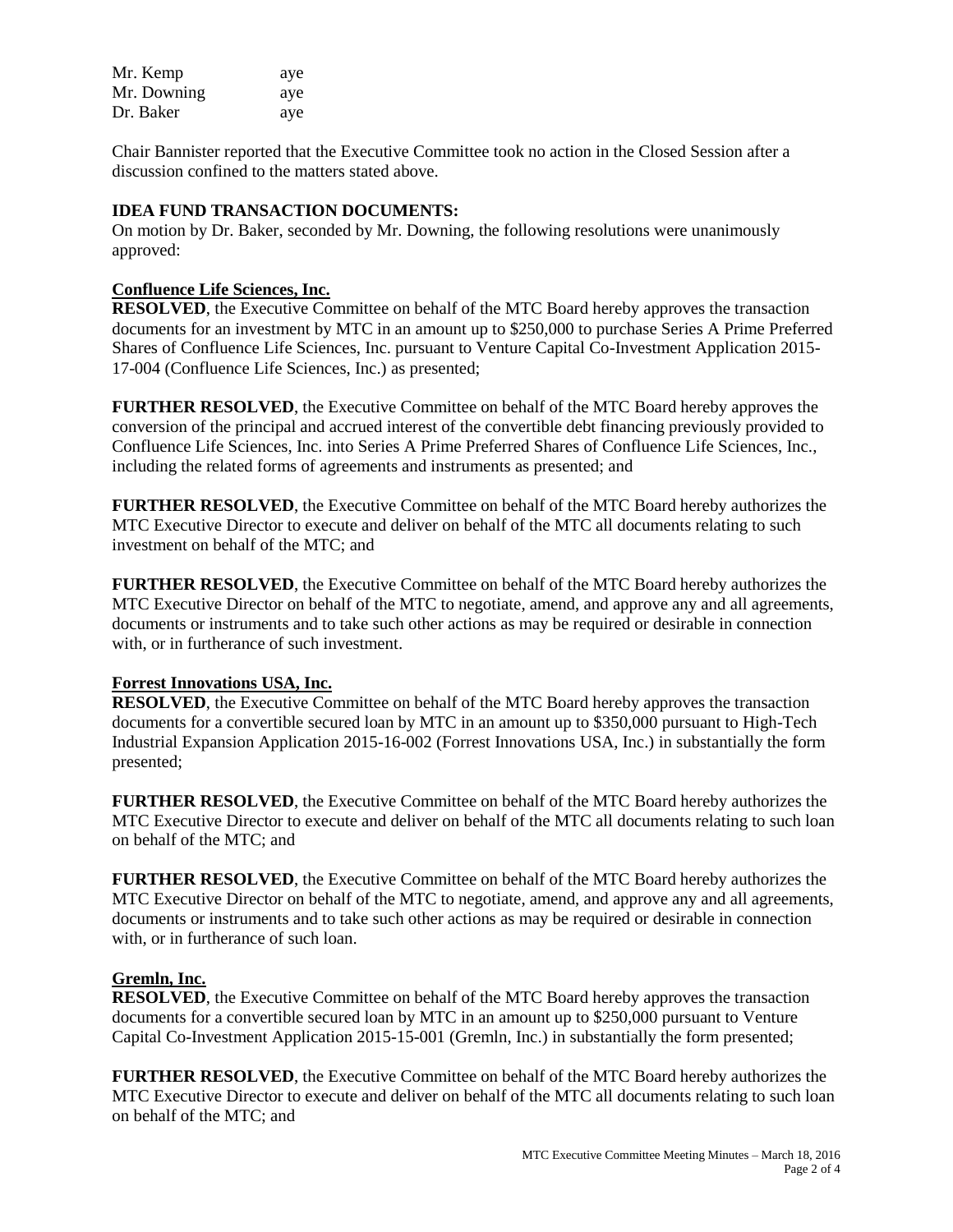**FURTHER RESOLVED**, the Executive Committee on behalf of the MTC Board hereby authorizes the MTC Executive Director on behalf of the MTC to negotiate, amend, and approve any and all agreements, documents or instruments and to take such other actions as may be required or desirable in connection with, or in furtherance of such loan.

# **Lumate, Inc.**

**RESOLVED**, the Executive Committee on behalf of the MTC Board hereby approves the transaction documents for a convertible secured loan by MTC in an amount up to \$150,000 pursuant to Venture Capital Co-Investment Application 2014-12-002 (Lumate, Inc.) in substantially the form presented;

**FURTHER RESOLVED**, the Executive Committee on behalf of the MTC Board hereby authorizes the MTC Executive Director to execute and deliver on behalf of the MTC all documents relating to such loan on behalf of the MTC; and

**FURTHER RESOLVED**, the Executive Committee on behalf of the MTC Board hereby authorizes the MTC Executive Director on behalf of the MTC to negotiate, amend, and approve any and all agreements, documents or instruments and to take such other actions as may be required or desirable in connection with, or in furtherance of such loan.

## **PopBookings, LLC**

**RESOLVED**, the Executive Committee on behalf of the MTC Board hereby approves the transaction documents for an investment by MTC in an amount up to \$75,000 to purchase Units of PopBookings, LLC pursuant to Seed Capital Co-Investment Application 2015-16-023 (PopBookings, LLC) in substantially the form presented;

**FURTHER RESOLVED**, the Executive Committee on behalf of the MTC Board hereby authorizes the MTC Executive Director to execute and deliver on behalf of the MTC all documents relating to such loan on behalf of the MTC; and

**FURTHER RESOLVED**, the Executive Committee on behalf of the MTC Board hereby authorizes the MTC Executive Director on behalf of the MTC to negotiate, amend, and approve any and all agreements, documents or instruments and to take such other actions as may be required or desirable in connection with, or in furtherance of such investment.

## **BIEP LOAN MODIFICATION:**

On motion by Mr. Downing, seconded by Mr. Kemp, the following resolution was unanimously approved:

**RESOLVED**, the Executive Committee on behalf of the MTC Board hereby approves the loan modification request for the Bioscience Industrial Expansion Program loan to Kypha, Inc. in substantially the form presented; and

**FURTHER RESOLVED**, the Executive Committee on behalf of the MTC Board hereby authorizes the MTC Executive Director full power and authority on behalf of the MTC to complete any remaining due diligence and to negotiate, amend, and approve any and all agreements, documents or instruments and to take such other actions as may be required or desirable in connection with, or in furtherance of such loan modification; and

**FURTHER RESOLVED**, the Board hereby authorizes the MTC Executive Director on behalf of the MTC to execute and deliver all documents relating to such loan modification.

#### **NEW BUSINESS:**

Having no new business, the Executive Committee hereby adjourns the meeting at 10:31 a.m.